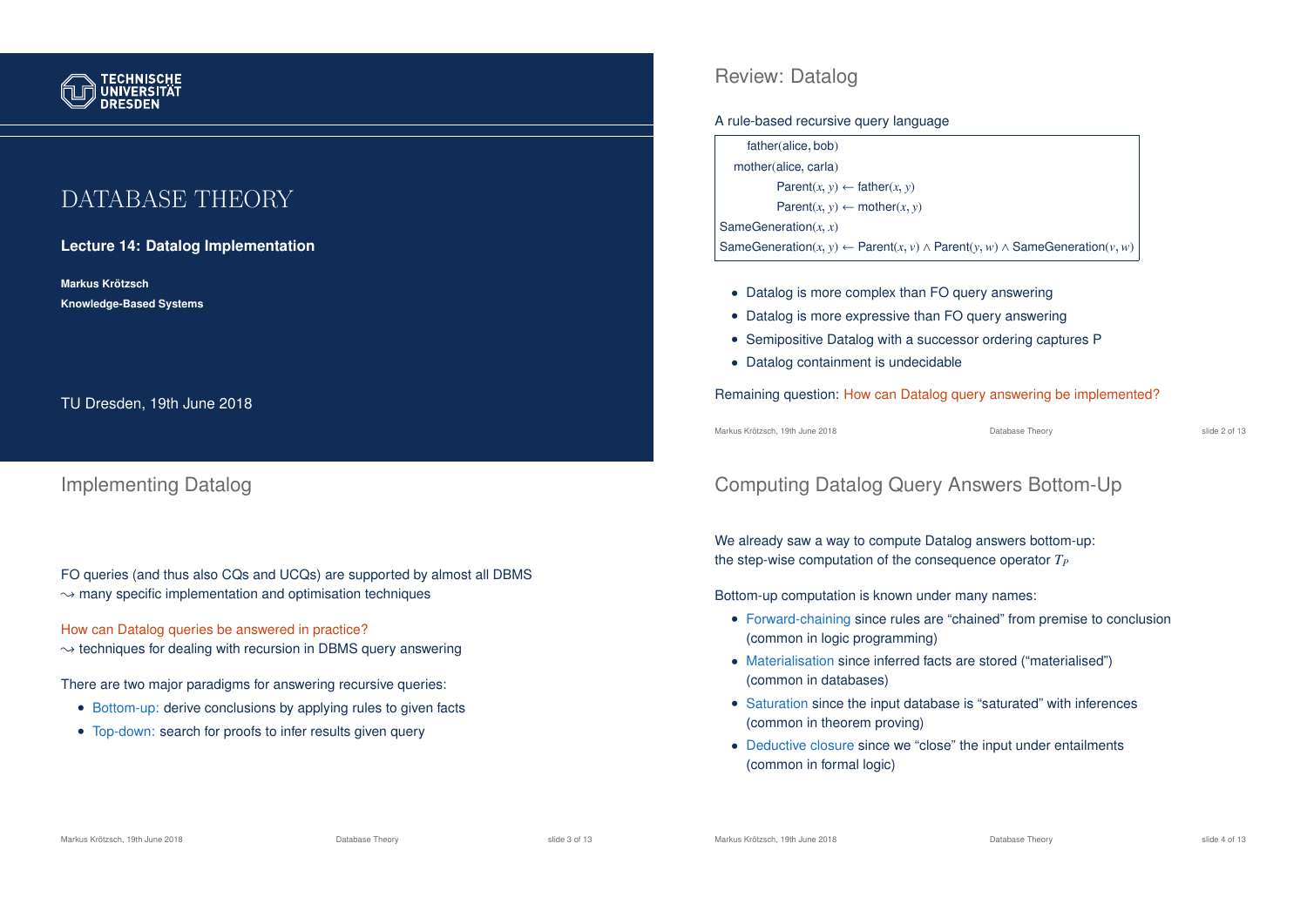## Naive Evaluation of Datalog Queries

### A direct approach for computing  $T_P^{\infty}$



Markus Krötzsch, 19th June 2018 Database Theory slide 5 of 13

# Less Naive Evaluation Strategies

### Does it really matter how often we consider a rule match? After all, each fact is added only once ...

In practice, finding applicable rules takes significant time, even if the conclusion does not need to be added – iteration takes time!  $\rightarrow$  huge potential for optimisation

#### **Observation:**

we derive the same conclusions over and over again in each step

#### **Idea:** apply rules only to newly derived facts

 $\rightarrow$  semi-naive evaluation

What's Wrong with Naive Evaluation?

### An example Datalog program:

|      |                                                                        | $e(1, 2)$ $e(2, 3)$ $e(3, 4)$ $e(4, 5)$ |  |
|------|------------------------------------------------------------------------|-----------------------------------------|--|
| (R1) | $\Gamma(x, y) \leftarrow e(x, y)$                                      |                                         |  |
| (R2) | $\mathsf{T}(x, z) \leftarrow \mathsf{T}(x, y) \wedge \mathsf{T}(y, z)$ |                                         |  |

How many body matches do we need to iterate over?

| $T_p^0 = \emptyset$                                   | initialisation                   |
|-------------------------------------------------------|----------------------------------|
| $T_p^1 = \{T(1, 2), T(2, 3), T(3, 4), T(4, 5)\}\$     | 4 matches for $(R1)$             |
| $T_p^2 = T_p^1 \cup \{T(1, 3), T(2, 4), T(3, 5)\}$    | $4 \times (R1) + 3 \times (R2)$  |
| $T_p^3 = T_p^2 \cup \{T(1, 4), T(2, 5), T(1, 5)\}$    | $4 \times (R1) + 8 \times (R2)$  |
| $T_P^4 = T_P^3 = T_P^{\infty}$                        | $4 \times (R1) + 10 \times (R2)$ |
| In total, we considered 37 matches to derive 11 facts |                                  |

Markus Krötzsch, 19th June 2018 **Database Theory** Database Theory **Slide 6 of 13** Slide 6 of 13

## Semi-Naive Evaluation

The computation yields sets  $T_P^0 \subseteq T_P^1 \subseteq T_P^2 \subseteq \ldots \subseteq T_P^{\infty}$ 

- For an IDB predicate R, let  $R^i$  be the "predicate" that contains exactly the R-facts in  $T_P^i$
- For  $i \leq 1$ , let  $\Delta_R^i$  be the collection of facts  $R^i \setminus R^{i-1}$

We can restrict rules to use only some computations.

#### **Some options for the computation in step** *i* + 1**:**

 $\mathsf{T}(x, z) \leftarrow \mathsf{T}^i(x, y) \wedge \mathsf{T}^i$  $\mathsf{T}(x, z) \leftarrow \Delta^i_\mathsf{T}(x, y) \wedge \Delta^i_\mathsf{T}$  $\mathsf{T}(x, z) \leftarrow \Delta^i_\mathsf{T}(x, y) \wedge \mathsf{T}^i$  $\mathsf{T}(x, z) \leftarrow \mathsf{T}^i(x, y) \wedge \Delta^i_\mathsf{T}$ 

same as original rule restrict to new facts partially restrict to new facts partially restrict to new facts

### What to choose?

Markus Krötzsch, 19th June 2018 **Database Theory** Database Theory **State 3 of 13** and 2018 of 13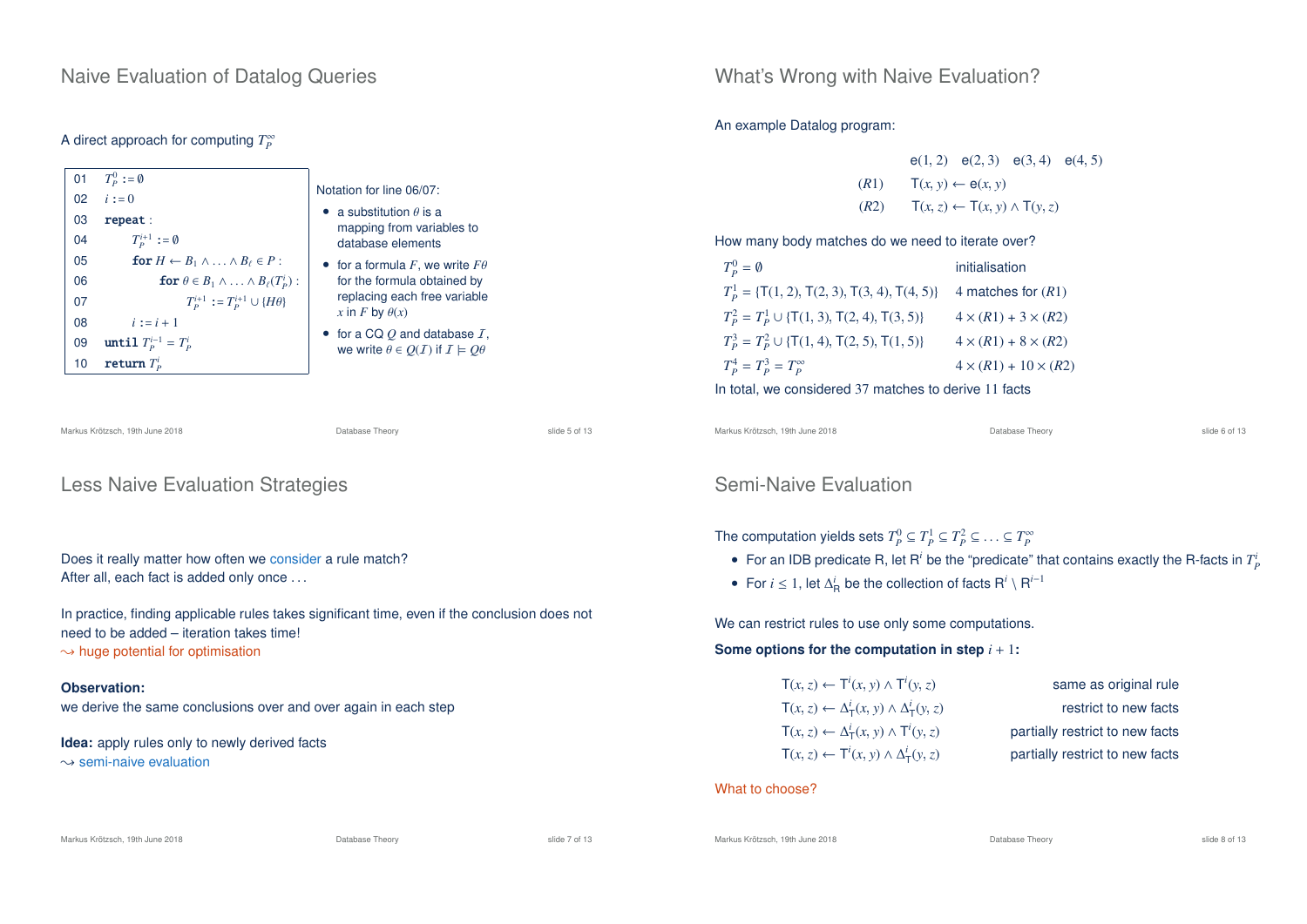# Semi-Naive Evaluation (2)

Inferences that involve new and old facts are necessary:

e(1, 2) e(2, 3) e(3, 4) e(4, 5)  $(T(x, y) \leftarrow e(x, y)$ (*R*2) <sup>T</sup>(*x*,*z*) ← <sup>T</sup>(*x*, *y*) ∧ <sup>T</sup>(*y*,*z*)  $T_P^0 = \emptyset$ 

| $\Delta^1_T = \{T(1, 2), T(2, 3), T(3, 4), T(3, 4), T(4, 5)\}$ $T^1_p = \Delta^1_T$ |                                       |
|-------------------------------------------------------------------------------------|---------------------------------------|
| $\Delta_{\rm T}^2 = \{T(1,3), T(2,4), T(3,5)\}\$                                    | $T_p^2 = T_p^1 \cup \Delta_T^2$       |
| $\Delta_{\rm T}^3$ = {T(1, 4), T(2, 5), T(1, 5)}                                    | $T_p^3 = T_p^2 \cup \Delta_{\rm T}^3$ |
| $\Delta_{\tau}^4 = \emptyset$                                                       | $T_p^4 = T_p^3 = T_p^{\infty}$        |

```
To derive T(1, 4) in \Delta_T^3, we need to combine
T(1, 3) \in \Delta^2_T with T(3, 4) \in \Delta^1_T or T(1, 2) \in \Delta^1_T with T(2, 4) \in \Delta^2_T\rightarrow rule T(x, z) ← \Delta^i<sub>I</sub>(x, y) ∧ \Delta^i<sub>I</sub>(y, z) is not enough
```

| Markus Krötzsch, 19th June 2018 | Database Theory | slide 9 of 13 |
|---------------------------------|-----------------|---------------|
|                                 |                 |               |

### Semi-Naive Evaluation: Example

|         | $e(1, 2)$ $e(2, 3)$ $e(3, 4)$ $e(4, 5)$                    |  |
|---------|------------------------------------------------------------|--|
| (R1)    | $T(x, y) \leftarrow e(x, y)$                               |  |
| (R2.1)  | $T(x, z) \leftarrow \Delta^i_T(x, y) \wedge T^i(y, z)$     |  |
| (R2.2') | $T(x, z) \leftarrow T^{i-1}(x, y) \wedge \Delta_T^i(y, z)$ |  |

#### How many body matches do we need to iterate over?

| $T_p^0 = \emptyset$                                | initialisation                     |
|----------------------------------------------------|------------------------------------|
| $T_p^1 = \{T(1, 2), T(2, 3), T(3, 4), T(4, 5)\}\$  | $4 \times (R1)$                    |
| $T_p^2 = T_p^1 \cup \{T(1, 3), T(2, 4), T(3, 5)\}$ | $3 \times (R2.1)$                  |
| $T_p^3 = T_p^2 \cup \{T(1, 4), T(2, 5), T(1, 5)\}$ | $3 \times (R2.1), 2 \times (R2.2)$ |
| $T_p^4 = T_p^3 = T_p^{\infty}$                     | $1 \times (R2.1), 1 \times (R2.2)$ |

#### In total, we considered 14 matches to derive 11 facts

Markus Krötzsch, 19th June 2018 **Database Theory** Database Theory **Slide 11 of 13** Slide 11 of 13

0 )

0 )

# Semi-Naive Evaluation (3)

**Correct approach:** consider only rule application that use at least one newly derived IDB atom

For example program:

|        | $e(1,2)$ $e(2,3)$ $e(3,4)$ $e(4,5)$                    |  |
|--------|--------------------------------------------------------|--|
| (R1)   | $T(x, y) \leftarrow e(x, y)$                           |  |
| (R2.1) | $T(x, z) \leftarrow \Delta^i_T(x, y) \wedge T^i(y, z)$ |  |
| (R2.2) | $T(x, z) \leftarrow T^i(x, y) \wedge \Delta^i_T(y, z)$ |  |
|        |                                                        |  |

There is still redundancy here: the matches for  $T(x, z) \leftarrow \Delta_T^i(x, y) \wedge \Delta_T^i(y, z)$  are covered by both (*R*2.1) and (*R*2.2)

 $\rightarrow$  replace ( $R2.2$ ) by the following rule:

 $(T(X, z)$  ←  $T^{i-1}(x, y)$  ∧  $\Delta_T^i(y, z)$ 

| EDB atoms do not change, so their $\Delta$ would be $\emptyset$                         |                 |                |  |
|-----------------------------------------------------------------------------------------|-----------------|----------------|--|
| $\rightsquigarrow$ ignore such rules after the first iteration $\overline{\phantom{a}}$ |                 |                |  |
| Markus Krötzsch, 19th June 2018                                                         | Database Theory | slide 10 of 13 |  |

## Semi-Naive Evaluation: Full Definition

In general, a rule of the form

 $H(\vec{x}) \leftarrow e_1(\vec{y}_1) \wedge \ldots \wedge e_n(\vec{y}_n) \wedge l_1(\vec{z}_1) \wedge l_2(\vec{z}_2) \wedge \ldots \wedge l_m(\vec{z}_m)$ 

#### is transformed into *m* rules

$$
H(\vec{x}) \leftarrow e_1(\vec{y}_1) \land \dots \land e_n(\vec{y}_n) \land \Delta_{l_1}^i(\vec{z}_1) \land l_2^i(\vec{z}_2) \land \dots \land l_m^i(\vec{z}_m)
$$
  
\n
$$
H(\vec{x}) \leftarrow e_1(\vec{y}_1) \land \dots \land e_n(\vec{y}_n) \land l_1^{i-1}(\vec{z}_1) \land \Delta_{l_2}^i(\vec{z}_2) \land \dots \land l_m^i(\vec{z}_m)
$$
  
\n...  
\n
$$
H(\vec{x}) \leftarrow e_1(\vec{y}_1) \land \dots \land e_n(\vec{y}_n) \land l_1^{i-1}(\vec{z}_1) \land l_2^{i-1}(\vec{z}_2) \land \dots \land \Delta_{l_m}^i(\vec{z}_m)
$$

#### **Advantages and disadvantages:**

- Huge improvement over naive evaluation
- Some redundant computations remain (see example)
- Some overhead for implementation (store level of entailments)